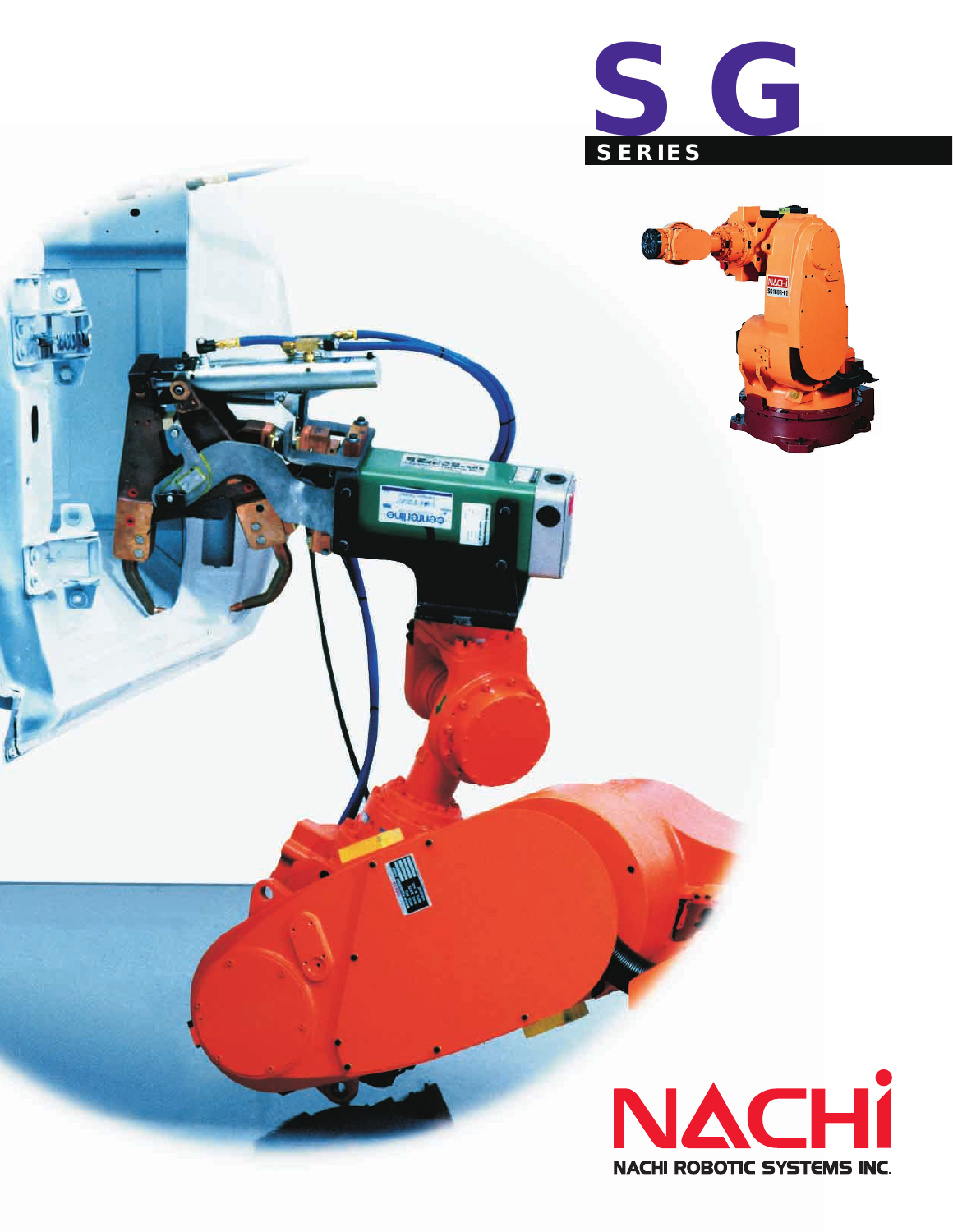

## **Benefits**

- **Full 160 kg Payload:** Supports spot welding
- **High-Density, Line-Shortening Robot**
- **Double Level Installation:** Shorten production lines up to 60%
- **Unique Movement:** Can work behind itself

Same horizontal stroke as full size robot

Can retract from a transfer line

# **Advanced AW Controller**

# **Applications**

- Spot Welding
- Material Handling
- Machine Loading/Unloading



### **SG160R SG160P**





. . . . . . . . . . . . . . . .

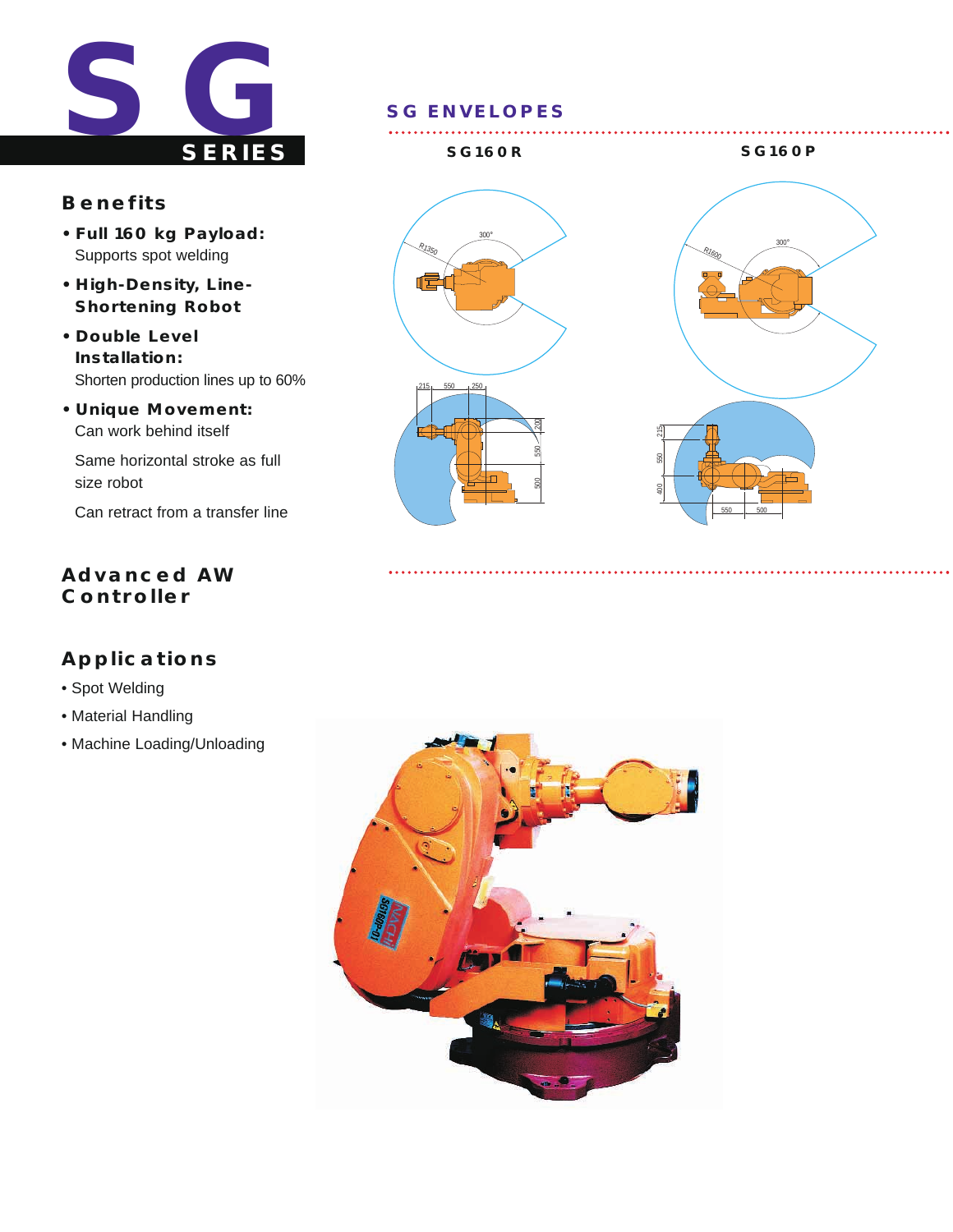## **FOOTPRINT & WRIST MOUNTING CONFIGURATION**

#### **SG160R & SG160P**



| <b>SPECIFICATIONS</b>                                 |       |                                       |                                     | <b>SG160R</b>                                                     | <b>SG160P</b>                                                               |
|-------------------------------------------------------|-------|---------------------------------------|-------------------------------------|-------------------------------------------------------------------|-----------------------------------------------------------------------------|
| Construction                                          |       |                                       |                                     | Articulated                                                       | Articulated                                                                 |
| Degrees of freedom                                    |       |                                       |                                     | 6                                                                 | 6                                                                           |
| <b>Drive</b>                                          |       |                                       |                                     | <b>AC Servo Motor</b>                                             | <b>AC Servo Motor</b>                                                       |
| Loading Weight<br>Wrist<br>Forearm                    |       |                                       |                                     | 160 kg<br>25 kg                                                   | 160 kg<br>25 kg                                                             |
| Maximum Stroke                                        | Arm   | S<br>Н<br>۷                           | Swivel<br>Back & Forth<br>Up & Down | ±150°<br>$-70^{\circ}$ ~ $+120^{\circ}$<br>$-120^{\circ}$ ~ +160° | ±150°<br>$-140^{\circ}$ ~ +80 $^{\circ}$<br>$-117^{\circ}$ ~ $+110^{\circ}$ |
|                                                       | Wrist | R <sub>2</sub><br>B<br>R <sub>1</sub> | Rotation 2<br>Bend<br>Rotation 1    | ±360°<br>±135°<br>±360°                                           | $\pm 360^\circ$<br>±135°<br>$\pm 360^\circ$                                 |
| Maximum Velocity                                      | Arm   | S<br>Н<br>۷                           | Swivel<br>Back & Forth<br>Up & Down | 90°/sec<br>90°/sec<br>90°/sec                                     | 90°/sec<br>90°/sec<br>90°/sec                                               |
|                                                       | Wrist | R <sub>2</sub><br>B<br>R1             | Rotation 2<br>Bend<br>Rotation 1    | $150\%$ sec<br>150°/sec<br>$200\%$ sec                            | 150°/sec<br>$150\%$ sec<br>200°/sec                                         |
| Wrist Torque<br>R <sub>2</sub><br>B<br>R <sub>1</sub> |       |                                       | Rotation 2<br>Bend<br>Rotation 1    | 90 $kg \cdot m$<br>90 $kg \cdot m$<br>$45$ kg $\cdot$ m           | 90 kg · m<br>90 kg · m<br>45 kg · m                                         |
| Repeatability                                         |       |                                       |                                     | $\pm 0.3$ mm                                                      | $\pm 0.3$ mm                                                                |
| Ambient Temperature                                   |       |                                       |                                     | $0 - 45$ °C (32~113°F)                                            | $0 - 45$ °C (32~113°F)                                                      |
| Robot Body Weight                                     |       |                                       |                                     | 800 kg                                                            | 850 kg                                                                      |